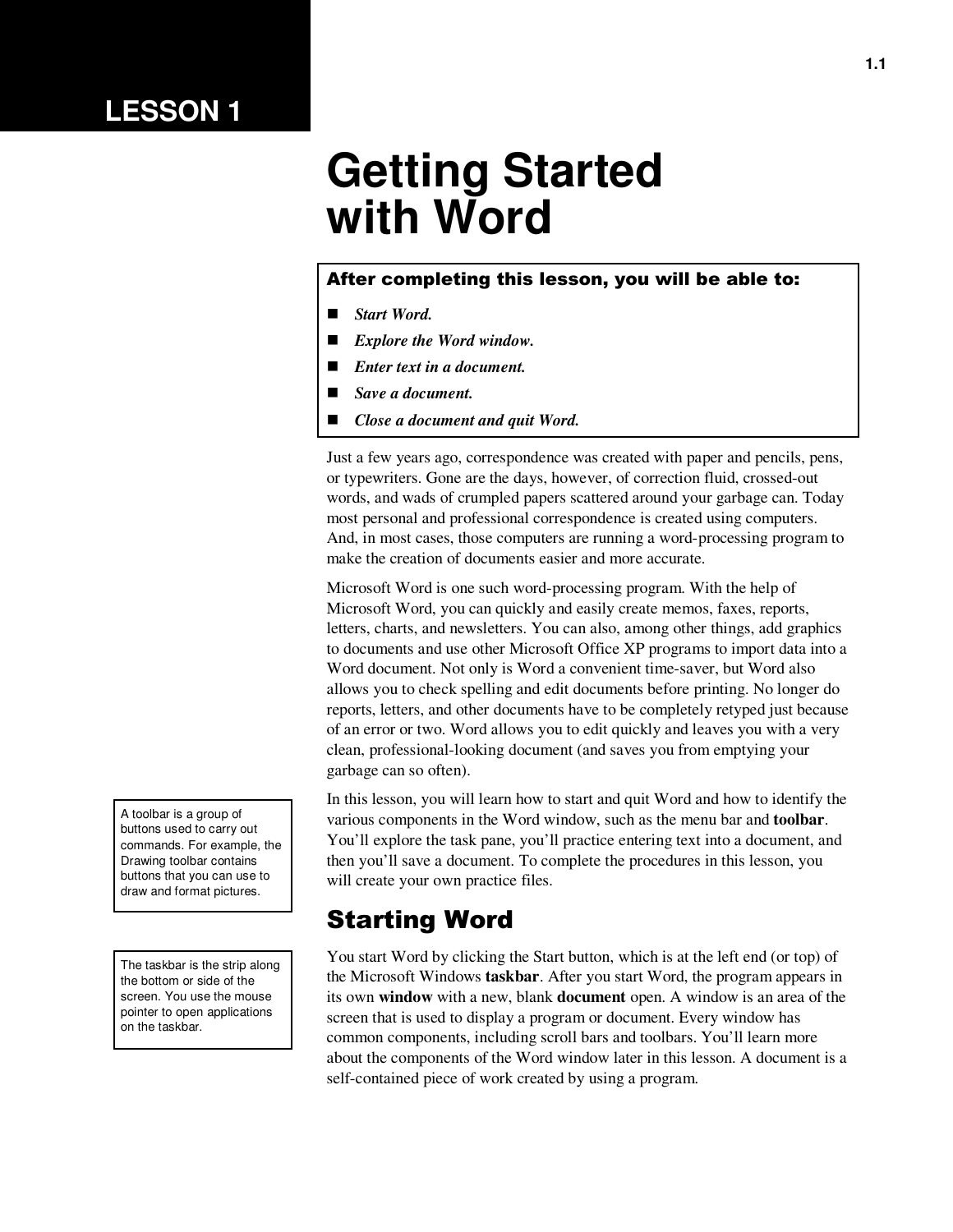In other words, the Word window and each open document are displayed in separate windows. You can use Word to open multiple documents (therefore multiple document windows) at a time, you can resize a document window, and you can also **minimize** a document window. When you minimize a document window, the document window is reduced to a button on the Windows taskbar. The document is still open; you just can't see it.

The Word window contains graphical components to help you use the application, including menus, toolbars, and buttons. Becoming familiar with the components in the Word window will save you time when you begin creating and editing documents.



In this exercise, you use the Start button to open Word.

**1** Click the Start button at the left end (or top) of the Windows taskbar, which is typically located along the bottom of the screen. (You may also find it at the top or along one of the sides of the screen.)

The Start menu appears.

- **2** On the Start menu, point to All Programs. The All Programs submenu appears.
- **3** On the All Programs submenu, click Microsoft Word. Word starts.

Notice in this illustration that the Standard and Formatting toolbars are on separate lines to allow you to view them clearly.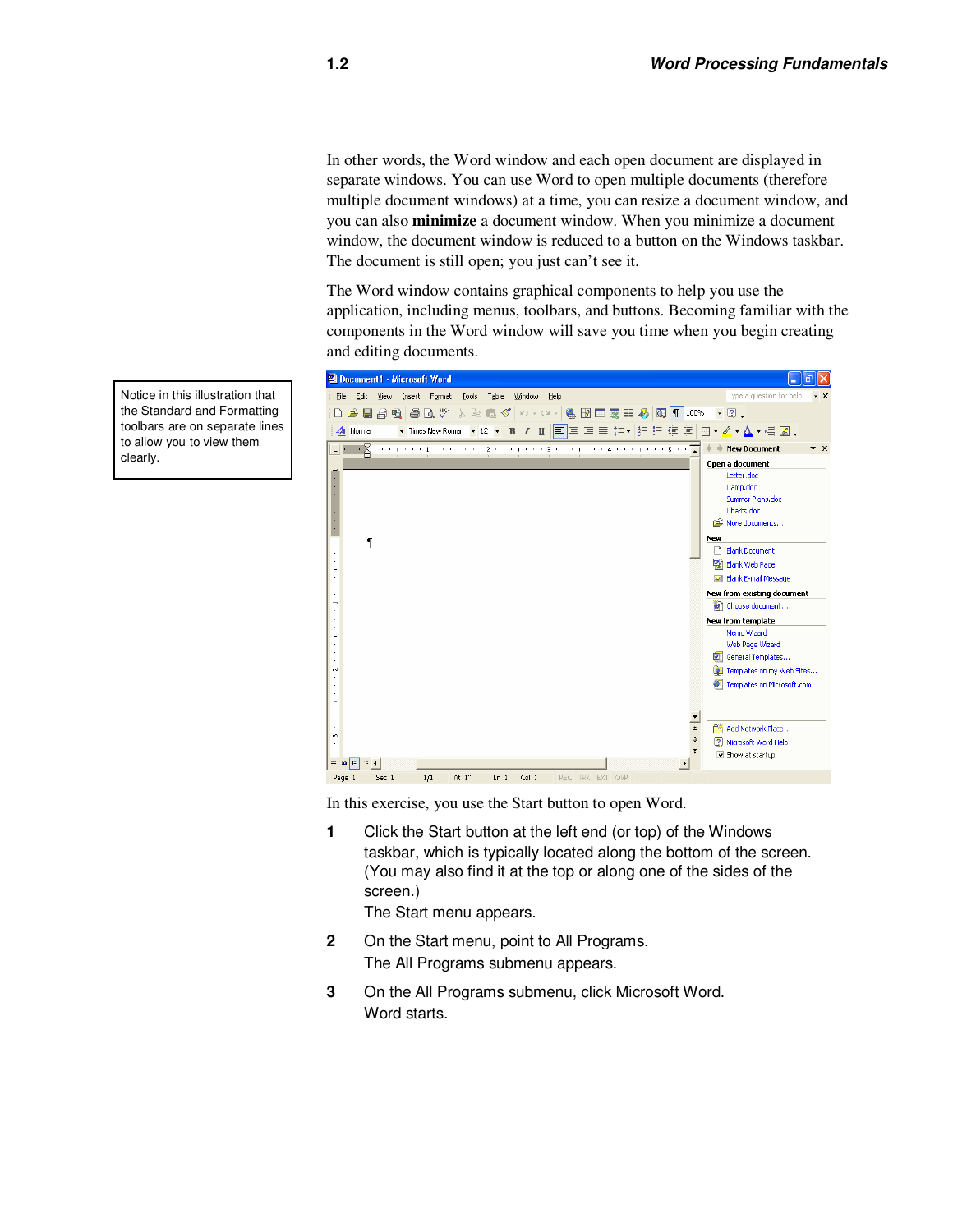A desktop shortcut is represented by an icon with a curved arrow in the left corner. You can create a shortcut by right-clicking the desired button-icon and clicking Create Shortcut. The shortcut icon can be moved to the desktop by dragging the icon to the desktop.

#### tip

Rather than clicking the Start button, pointing to All Programs, and clicking the program that you want to use, you can save time by creating a desktop shortcut. You simply double-click a shortcut icon to start its associated program. To create a desktop shortcut to Word, click the Start button, point to All Programs, point to Microsoft Word, and hold down the Ctrl key while you drag the Microsoft Word icon to the desktop. Double-click the Word shortcut icon to open Word.

#### Exploring the Word Window

Many components in the Word window are similar to those in other Windows programs. The following illustration displays the elements in the Word window, and a description of each element follows the figure.



**Title bar** The area of a window or dialog box that displays the name of the current dialog box or application and the name of the current document. It is located along the top of the window.

**Menu bar** The area that lists the names of the menus available in Word. A **menu** is a collection of related commands from which you can make a selection. The menu bar is located just below the title bar.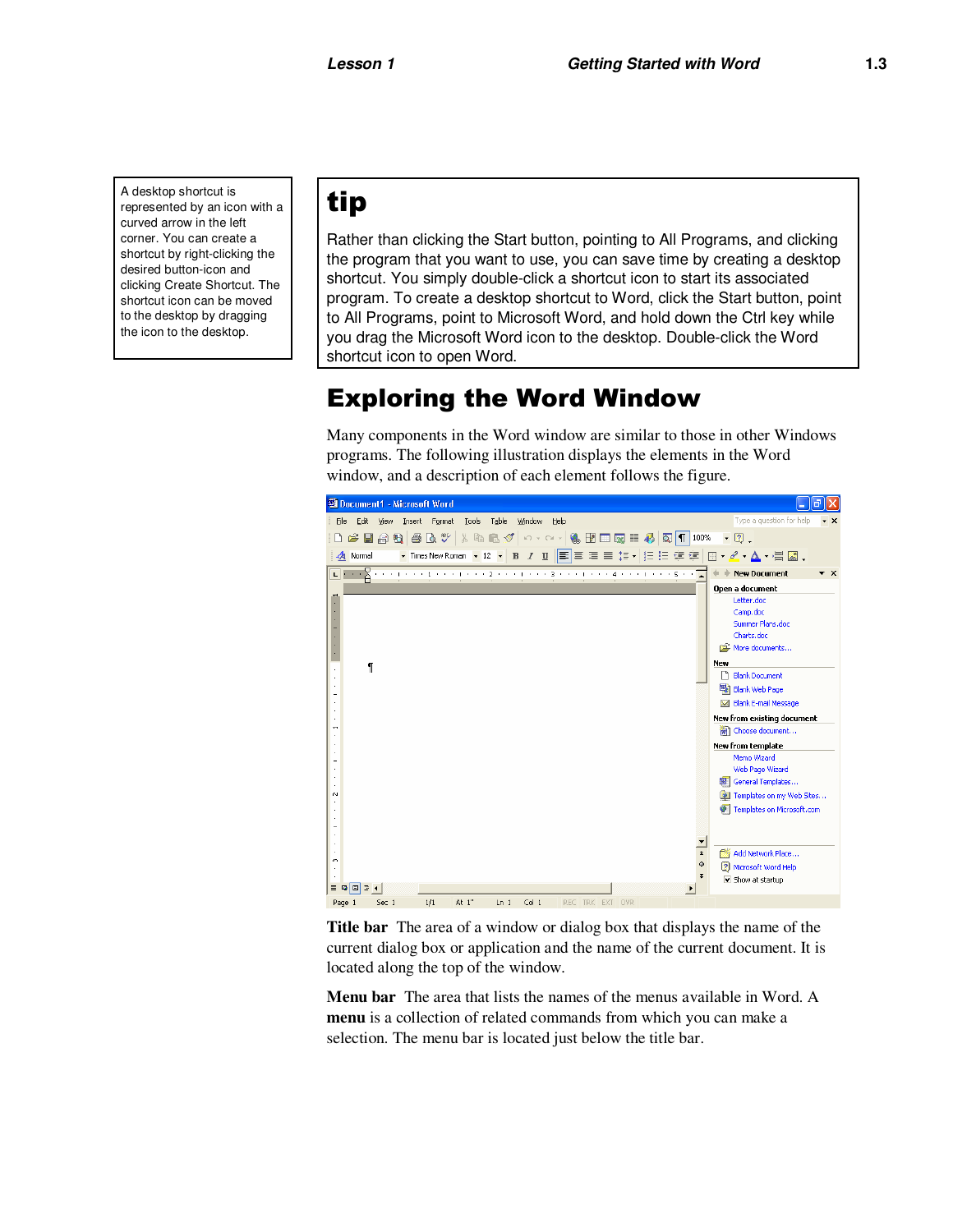By default, Word 2002 places the Standard and Formatting toolbars on the same row below the menu bar to save window space. When the Standard and Formatting toolbars share one row, you can't see all the buttons, but you can access other buttons by clicking the More Buttons down arrow at the end of the toolbar.

You can position the Standard and Formatting toolbars on two separate rows. Position the mouse pointer over the move handle at the left end of the Formatting toolbar until it turns into the move pointer (a four-headed arrow), and drag the toolbar down a bit until it appears on its own row. (The vertical drag handle is a light gray vertical line that appears at the left side of each toolbar.)

**Standard toolbar** A toolbar that provides quick access to the editing functions you use frequently. For example, on the Standard toolbar, the **button** that you use to save a document contains an **icon** of a floppy disk. The Standard toolbar is located just below the menu bar.

**Formatting toolbar** A toolbar that provides quick access to the formatting functions that you use frequently. The names of buttons are displayed in **ScreenTips** when you position the **mouse pointer** over the buttons.

**Insertion point** A blinking vertical line in the document window that indicates where the next **character** (any single letter, number, space, tab, page break, paragraph mark, or symbol that can be entered in a document) typed from the keyboard will appear.

**Selection area** The area between the left edge of the window and the left edge of a line of text. You position the mouse pointer in the selection area to select an entire line of text. The pointer changes to a right-pointing arrow when it is positioned in the selection area.

**Ruler** An on-screen scale marked with inches or other units of measure, which changes the indentation of paragraphs, resets a page margin (an area of blank space between the edge of the paper and the text), and adjusts the width of columns. The ruler is located below the toolbars.

**Scroll bars** Bars that are used for moving the view of the document. The vertical scroll bar is located along the right side of the window, and the horizontal scroll bar is located along the lower portion of the window, just above the status bar.

**Navigation buttons** Buttons that are used for moving the view in a long document. These buttons are located on the vertical scroll bar.

**Status bar** A bar that displays explanations of currently selected text at the bottom edge of the program window.

**Minimize button** A button that reduces a window to a button on the Windows taskbar. It appears as a button with a horizontal line and is located in the group of three buttons at the upper-right corner of the window.

**Maximize/Restore Down button** A button that switches back and forth, or **toggles** (alternately turns an option on or off each time that the option is selected) between displaying a window in its maximum size and restoring a window to its previous size. It is located in the group of three buttons at the upper-right corner of the window.

**Close button** A button that closes the current window or application. It is located in the group of three buttons at the upper-right corner of the window.

**ScreenTip** A help item that shows the name of a button or screen element when you rest the mouse pointer on a toolbar button or screen element.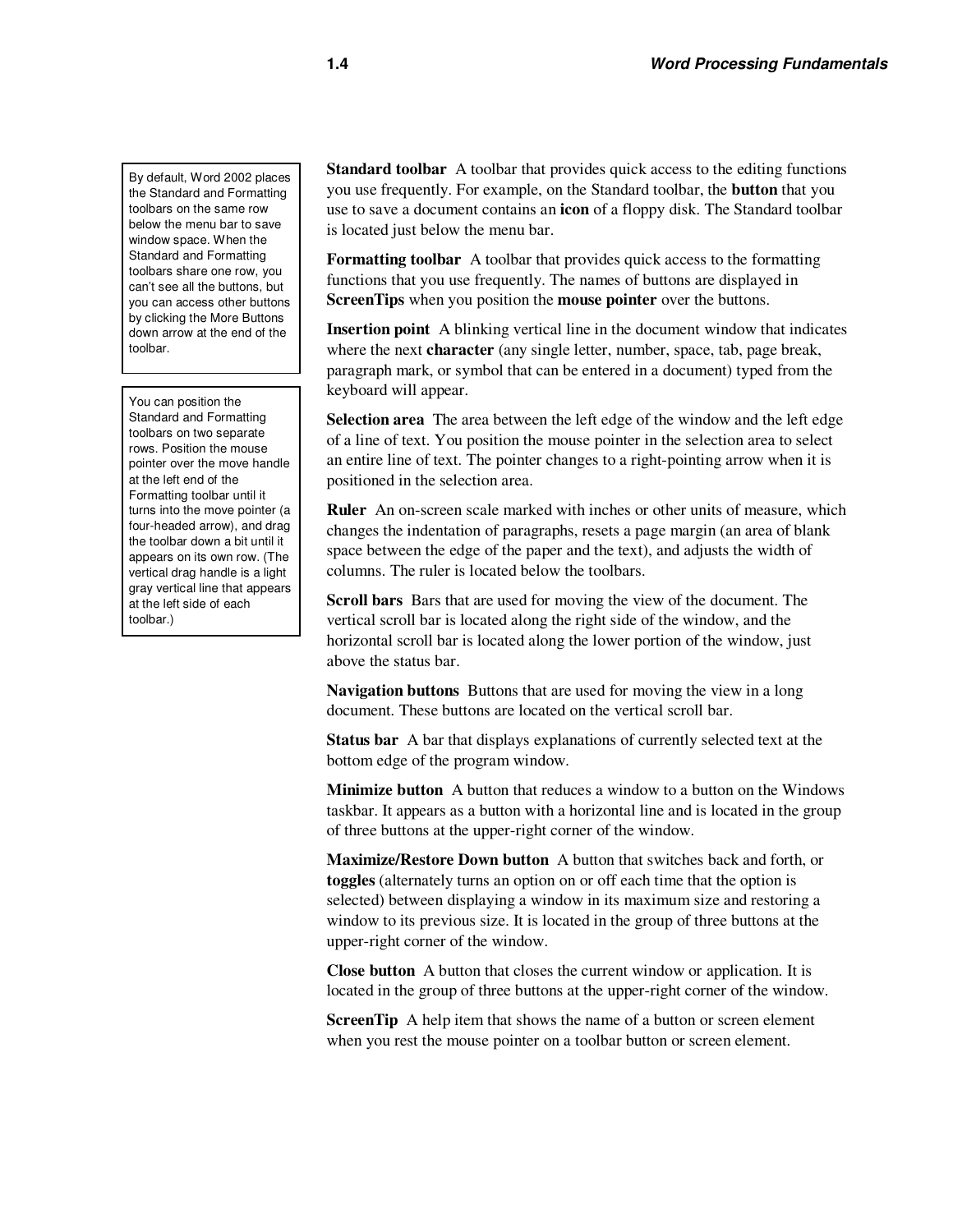**Task pane** Word organizes commands for common tasks in the task pane, a small window next to your document that opens when you need it. For example, when you start Word, you see the New Document task pane, which includes commands for opening and creating documents. Use the New Document task pane to open a saved or blank document, to create a document based on an existing one, or to create a document from a **template** (a file containing structure and style settings that help you create a specific type of document, such as a memo or resume). You can also show or hide any task pane when you like. If you want to use a task pane and the one that you want does not appear, you can manually show the task pane and then select the specific task pane that you want from the Other Task Panes menu on the task pane. If you no longer need the task pane, you can hide it to free up valuable screen space in the program window. On the View menu, click Task Pane; clicking the command hides the task pane if it is currently displayed or shows it if it is currently hidden.

## tip

The task pane opens each time you start Word and closes when you open a document. If you don't want the task pane to appear each time you start Word, clear the Show at Startup check box in the task pane.

**Ask A Question box** A text box in which you can type a word, phrase, or question. This text is then used to search Word's Help topics for information. In this exercise, you display ScreenTips for a few buttons and screen elements to become more familiar with Word.

**1** Position the mouse pointer over the New Blank Document button for a few seconds, but don't click.

A small yellow ScreenTip appears, displaying the words New Blank Document.

| Document1 - Microsoft Word                           |                                                   |
|------------------------------------------------------|---------------------------------------------------|
| File Edit View Insert Format Tools Table Window Help | Type a question for help $\rightarrow \mathbf{x}$ |
|                                                      |                                                   |
|                                                      |                                                   |

**2** Position the mouse pointer over the Save button on the Standard toolbar.

A small yellow ScreenTip appears, displaying the word Save.

| <b>ED</b> Document1 - Microsoft Word                                                                                      |                                             |
|---------------------------------------------------------------------------------------------------------------------------|---------------------------------------------|
| Edit View Insert Format Tools Table Window Help<br><b>File</b>                                                            | Type a question for help $\bullet$ <b>x</b> |
| │D <mark>G Q</mark> 2 × T 100% ▼ <sup>»</sup> , Normal → Trmes New Roman ▼ 12 × B <i>I</i> U E ≡ ≣ F <mark>A · Q »</mark> |                                             |
| $\cdots 1 \cdots 1 \cdots 2 \cdots 1 \cdots 3 \cdots 1 \cdots 4 \cdots 1 \cdots 5 \cdots 1 \cdots 5 \cdots 1$             |                                             |
|                                                                                                                           |                                             |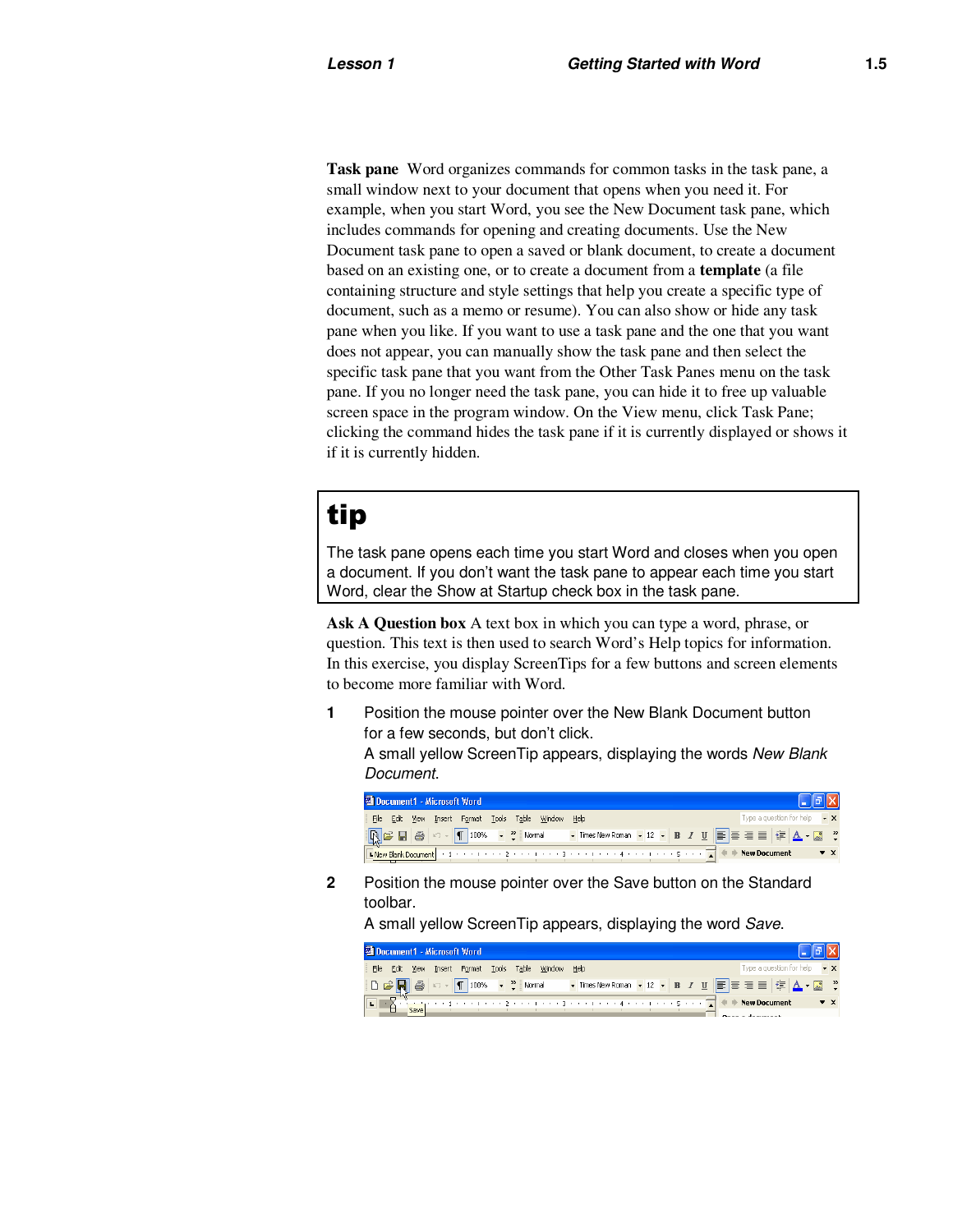**3** Position the mouse pointer on the lower portion of the vertical scroll bar, over the Previous Page button.

A ScreenTip appears when you position the pointer over the Previous Page button.

| ٠<br>$\sim$<br>٠<br>$\ddot{\phantom{0}}$<br>$\mathbf{r}$<br>٠<br><b>EGB34</b> |       |     |       |      |       |                 |  |  |  | Add Network Place<br>o <sup>ld</sup> Fall winn soft Word Help<br>Figures Page |  |
|-------------------------------------------------------------------------------|-------|-----|-------|------|-------|-----------------|--|--|--|-------------------------------------------------------------------------------|--|
| Page 1                                                                        | Sec 1 | 1/1 | At 1" | Ln 1 | Col 1 | REC TRK EXT OVR |  |  |  |                                                                               |  |

**4** Position the mouse pointer on the lower portion of the vertical scroll bar, over the Next Page button.

A ScreenTip appears when you position the pointer over the button.

| <b>m</b> | ■ 岡 国 国 4 |       |     |       |        |                  |                 | Add Network Place<br>$\circ$<br><sup>2</sup> Microsoft Word Help<br>Show at startup |
|----------|-----------|-------|-----|-------|--------|------------------|-----------------|-------------------------------------------------------------------------------------|
|          | Page 1    | Sec 1 | 1/1 | At 1" | $Ln_1$ | Col <sub>1</sub> | REC TRK EXT OVR | M<br>Next Page                                                                      |

**5** On the status bar, position the mouse pointer over the Overtype button.

A small yellow ScreenTip is shown, displaying the word Overtype.

| <b>COL</b><br>$\equiv$ 6 $\equiv$ 4 |       |     |         |      |                 |                | Overtype | o | Add Network Place<br><sup>2</sup> Microsoft Word Help<br>$\overrightarrow{v}$ Show at startup |
|-------------------------------------|-------|-----|---------|------|-----------------|----------------|----------|---|-----------------------------------------------------------------------------------------------|
| Page 1                              | Sec 1 | 1/1 | At $1"$ | Ln 1 | Co <sub>1</sub> | REC TRK EXT ON |          |   |                                                                                               |
|                                     |       |     |         |      |                 |                |          |   |                                                                                               |

## Entering Text

You begin creating a document by simply typing text. When you enter text into a document, you don't have to press Enter at the end of each line. Word's **word wrap** automatically wraps text from one line to the next each time the insertion point reaches the right margin. Word wrap breaks lines of text so that they stay within margin boundaries; you don't have to enter hard returns. You press Enter only when you want to begin a new paragraph or insert a blank line. Word uses left and right page margins of 1.25 inches and top and bottom margins of 1 inch by default; however, you can reset the page margins. You'll learn more about resetting margins in Lesson 5, "Changing the Layout of a Document."

In Overtype mode, existing text is deleted and replaced by the text you type. You can learn more about the Overtype button in Lesson 2, "Editing a Document."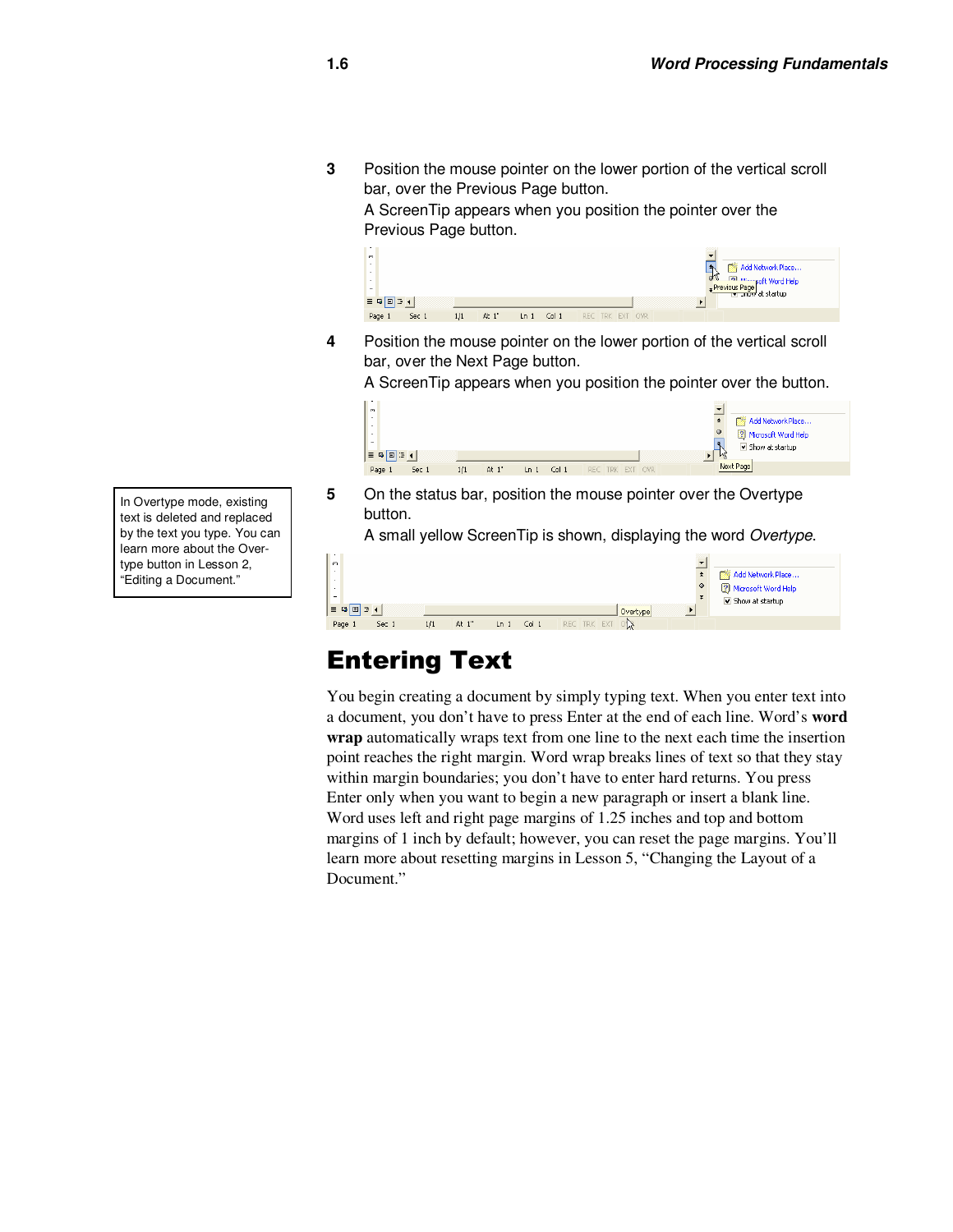Notice in the first illustration that the first letter of the word public is on the first line. In the second illustration, when the rest of the word has been typed, Word wraps the word to the second line.

To place the insertion point at the end of an existing line of text, click after the text that has been entered.

Did you notice a red or green wavy line under your text? Don't worry. Word is just helping you proofread your document. Spelling and grammar checking are covered in Lesson 6, "Using Editing and Proofing Tools."

Contoso, Ltd. was established in the spring of 1990 to provide a forum for professional p

Contoso, Ltd. was established in the spring of 1990 to provide a forum for professional public

As you type text, the insertion point moves, indicating the location for the next character. If you make a mistake, press Backspace to delete characters to the left of the insertion point or press Delete to delete characters to the right of the insertion point.

In this exercise, you enter text in a document to see how Word's word wrap feature works.

- **1** Type **Founded in 1990** into the blank document currently displayed in the window. (The blank document was displayed when you started Word.)
- **2** Type a comma, and press the Spacebar.
- **3** Continue typing the following:
	- **Contoso, Ltd. provides a forum for professional public relations consultants throughout the state to meet, to exchange views about general business issues, and to further individual skills development.**

The text is displayed in the document window as you type, wrapping to the next line when the insertion point reaches the right margin.

Keep this file open for the next exercise.

#### Saving a Document

The text that you enter is stored in the computer's memory, which is temporary. To keep the **file** for future use, you must store the document on your hard disk. A file is a collection of related data or information that is assigned a specific name and stored on a disk. To permanently store a document, you must save it to your hard disk. Otherwise, when you quit Word, your document is deleted. You save a document by clicking the Save button on the Standard toolbar. When you save the document, you give the document a unique file name so that you can retrieve the document for future use.

The first time you save a document, the Save As dialog box appears so that you can name the document and put it in a **folder**. A folder is a container in which to store and organize documents, programs, graphics, and files, and is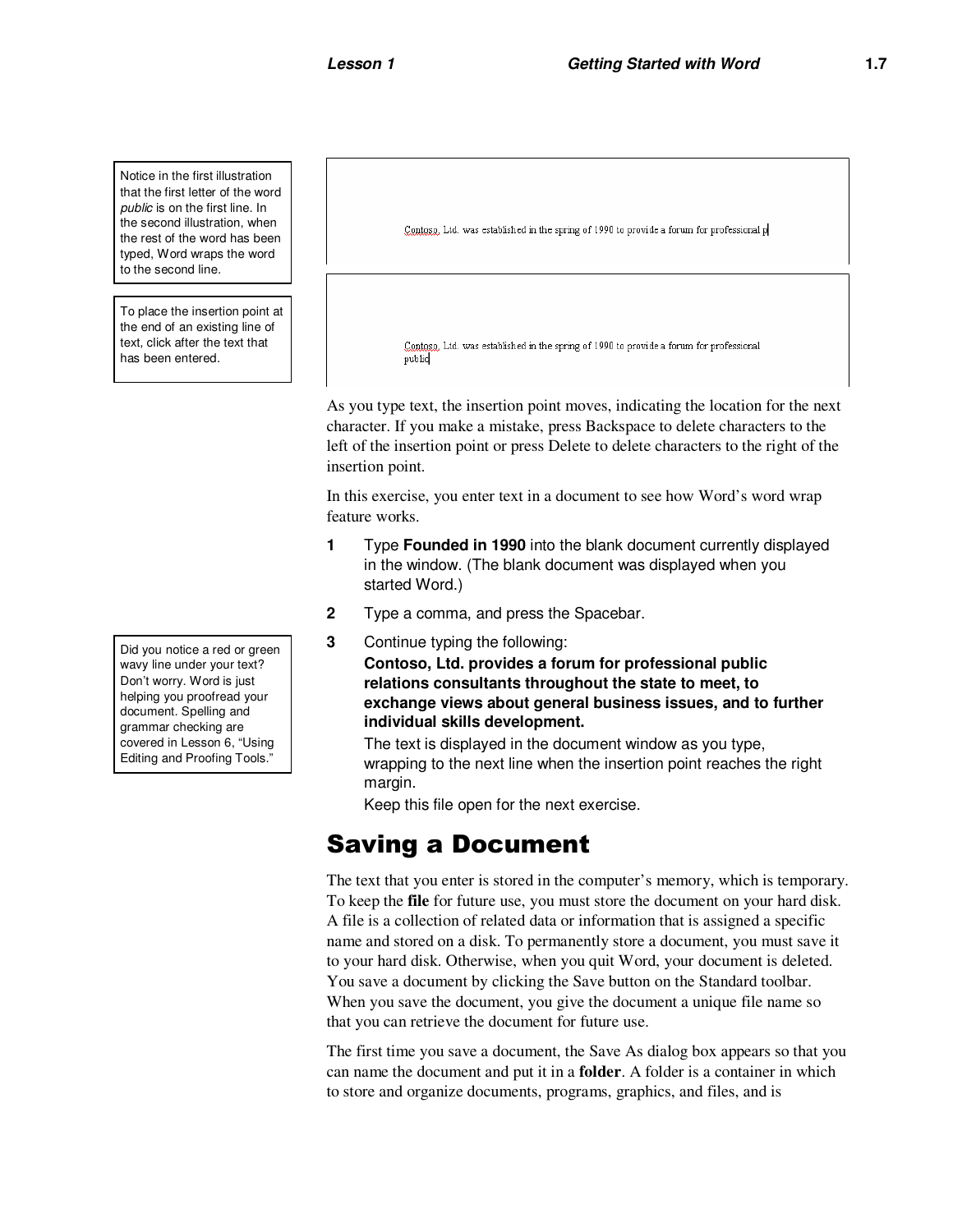represented by the icon of a file folder. If you make any changes to a document and need to save it, click the Save button and the newest version of the document is saved, but the Save As dialog box does not appear.

A file name can contain as many as 255 characters. Word uses the first words of the document, up to the first punctuation mark or line break, as the file name when you save the file for the first time. You can also delete Word's default file name to assign a file name yourself. Because you have up to 255 characters to work with, you should strive to make your file names as descriptive as possible. An example of a vague and cryptic file name would be *Questions*. You might not remember what the questions are, or what they are for. A better file name would be *Questions for Lesson 3 Test Bank*. When you save a file, you cannot include any of the following characters in the file name:  $*\ \< > ?$ :; "

In this exercise, you save your new document to your hard disk and save the document again after you make changes.

**1** On the Standard toolbar, click the Save button to display the Save As dialog box.

| Save As                                                   |                                                                                                                                                                              |        |
|-----------------------------------------------------------|------------------------------------------------------------------------------------------------------------------------------------------------------------------------------|--------|
| Save in:                                                  | $ \mathbf{E} \otimes \mathbf{X}$ is $\mathbf{E}$ or $\mathbf{S}$<br>My Documents                                                                                             |        |
| g<br>History<br>My Documents<br>Desktop<br>⋇<br>Favorites | <b>Hall</b> My Data Sources<br>My eBooks<br>My Music<br>My Pictures<br>My Received Files<br><b>O</b> My Webs<br>图 Camp.doc<br>Charts.doc<br>图 Letter.doc<br>Summer Plans.doc |        |
| My Network                                                | File name:<br>Founded in 1990, doc<br>▼                                                                                                                                      | Save   |
| Places                                                    | Save as type: Word Document (*.doc)                                                                                                                                          | Cancel |

- **2** In the File name box, type **Brochure 01**.
- **3** Click the Save In down arrow, and click the icon for your hard disk.
- **4** Double-click the Word Processing Practice folder. The Save in box displays the text Word Processing Practice, and the dialog box displays the contents of the Word Processing Practice folder.
- **5** Double-click the Lesson01 folder. The Lesson01 folder opens.

**6** Click the Save button.

The file is saved to your hard disk with the new name, which is now displayed in the Microsoft Word title bar.

The Places Bar in the Save As dialog box provides convenient access to commonly used locations for saving and storing files. The Places Bar also provides access to your list of Internet favorites and a list of recently opened documents (in the History folder).

Notice that the text Founded in 1990 is selected in the File name box. The selected text is deleted as you begin typing new text.

You can also click the Save In box to display a list of resources (such as your hard disk, a floppy disk, or a network drive) and available folders.

You can save a copy of the active document with a different name or in a different location. You might want to do this if you are using one document as a starting point to create another document or if you want to have a copy of the original document before you make changes to it.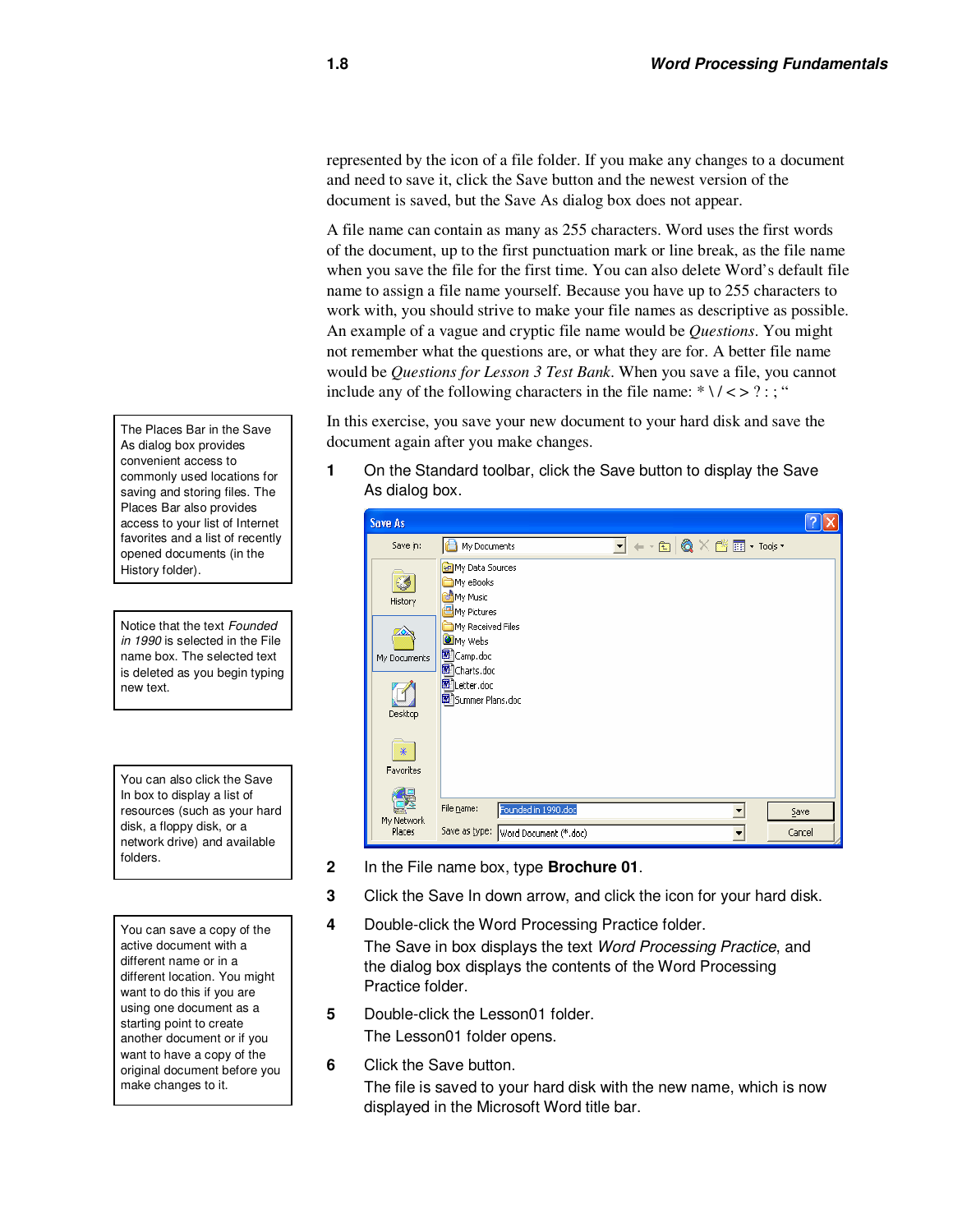- **7** Click at the end of the first paragraph to position the insertion point there.
- **8** Press the Spacebar, and type the following sentence: **Meetings are held monthly where an expert guest speaker presents timely and pertinent information.**
- **9** On the Standard toolbar, click the Save button. Word saves the document. Keep this file open for the next exercise.

## tip

Word saves documents for recovery in case the program stops responding or you lose power. The Document Recovery task pane lists all recovered documents and allows you to open the documents, view the repairs, and compare the recovered versions. Word saves the changes in a recovery file based on the amount of time indicated in the AutoRecover option. To turn on the AutoRecover option and specify a time interval in which to save, on the Tools menu, click Options, click the Save tab, select the Save AutoRecover info every check box, specify the period of time, and then click OK.

#### Closing a Document and Quitting Word

After a file is stored on your hard disk, you can clear it from the screen by closing the document window or quitting Word. If the document has not been saved, Word prompts you to save the file before closing the window.

To clear a document from the document window, on the File menu, click Close, or in the upper-right corner of the screen, click the Close button. Closing the current document window leaves Word still running. When you click Exit on the File menu, the Word program quits.

When you have one document open in Word, two Close buttons are displayed in the upper-right corner of the Word window. These buttons each have an X on them, and one is just above the other one. The lower Close button is used to close the current document, and the top Close button is used close the document and exit Word.

When you start Word, a blank document is displayed in the Word window. After you save and close this new document, Word remains open, but does not automatically display a new blank document in the window like it did when you started Word. You must click the New Blank Document button on the Standard toolbar to create a new document.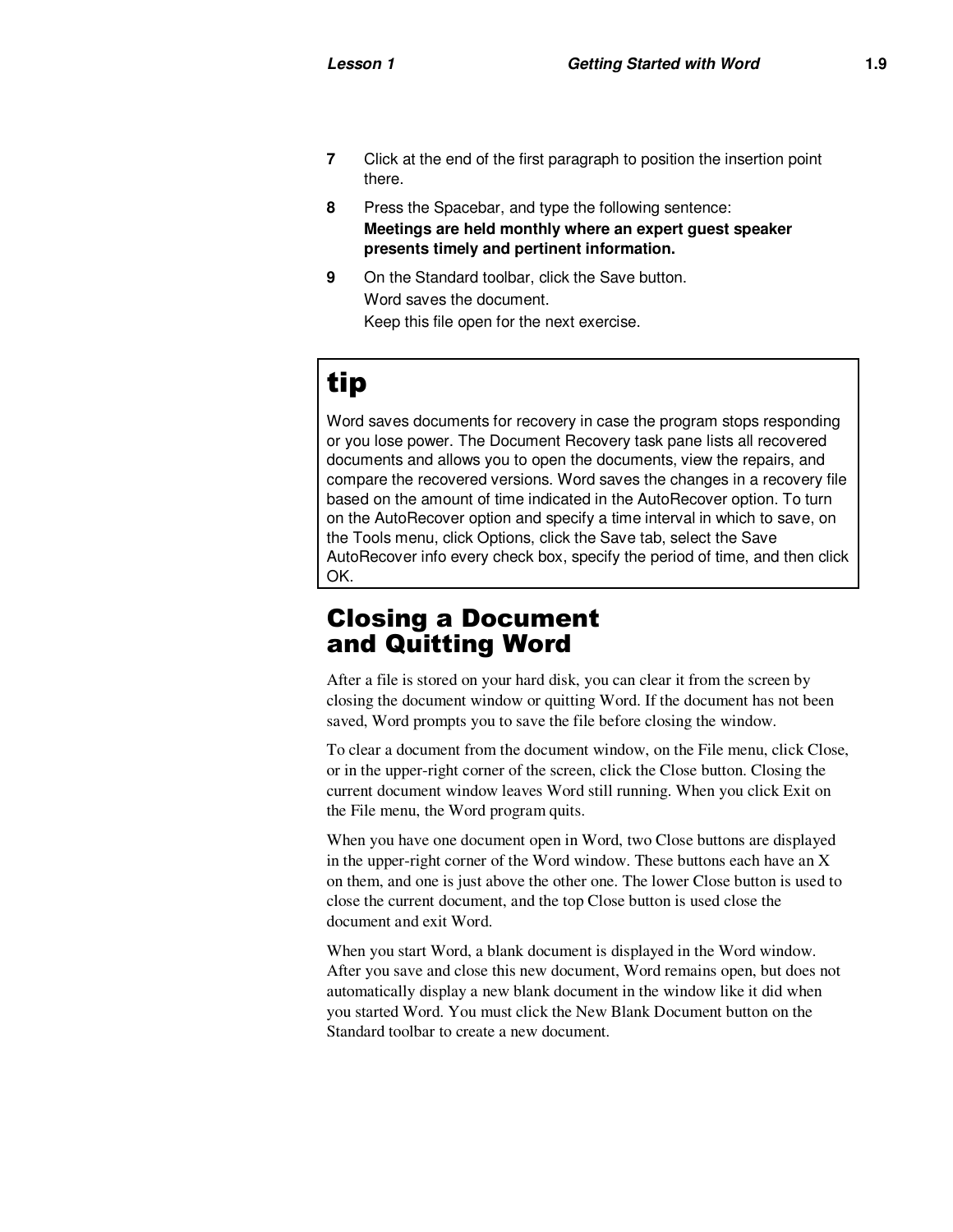In this exercise, you close the current document, exit Word, and then start Word again.

- **1** On the File menu, click Close. The document closes, leaving Word open but no documents open.
- **2** On the File menu, click Exit. Word closes.
- **3** To restart Word, Click the Start button on the Windows taskbar, point to All Programs, and click Microsoft Word. (You could also choose Microsoft Word from the first column of the Start menu.) Word starts.
- **4** Click the Close button on the New Document task pane. Keep the new Word document open for the next exercise.

#### Lesson Wrap-Up

In this lesson, you learned how to start and quit Word, how to use toolbars, how to enter text and save a document, and how to close and open a document.

If you are continuing to the next lesson:

■ On the File menu, click Close to close the file. If you are prompted to save changes, click No.

Word closes the file without saving the changes.

If you are not continuing to other lessons:

- **1** On the File menu, click Close to close the file. If you are prompted to save changes, click No. Word closes the file without saving the changes.
- **2** In the upper-right corner of the Word window, click the Close button.

The Word program closes.

#### Quick Quiz

- **1** How do you save a copy of the current document without changing the original version?
- **2** What are two ways that you can close a document?
- **3** What happens when you click the button labeled with an X in the upper-right corner of the Word window?
- **4** How do you separate the Standard and Formatting toolbars?
- **5** What is the Start menu used for?